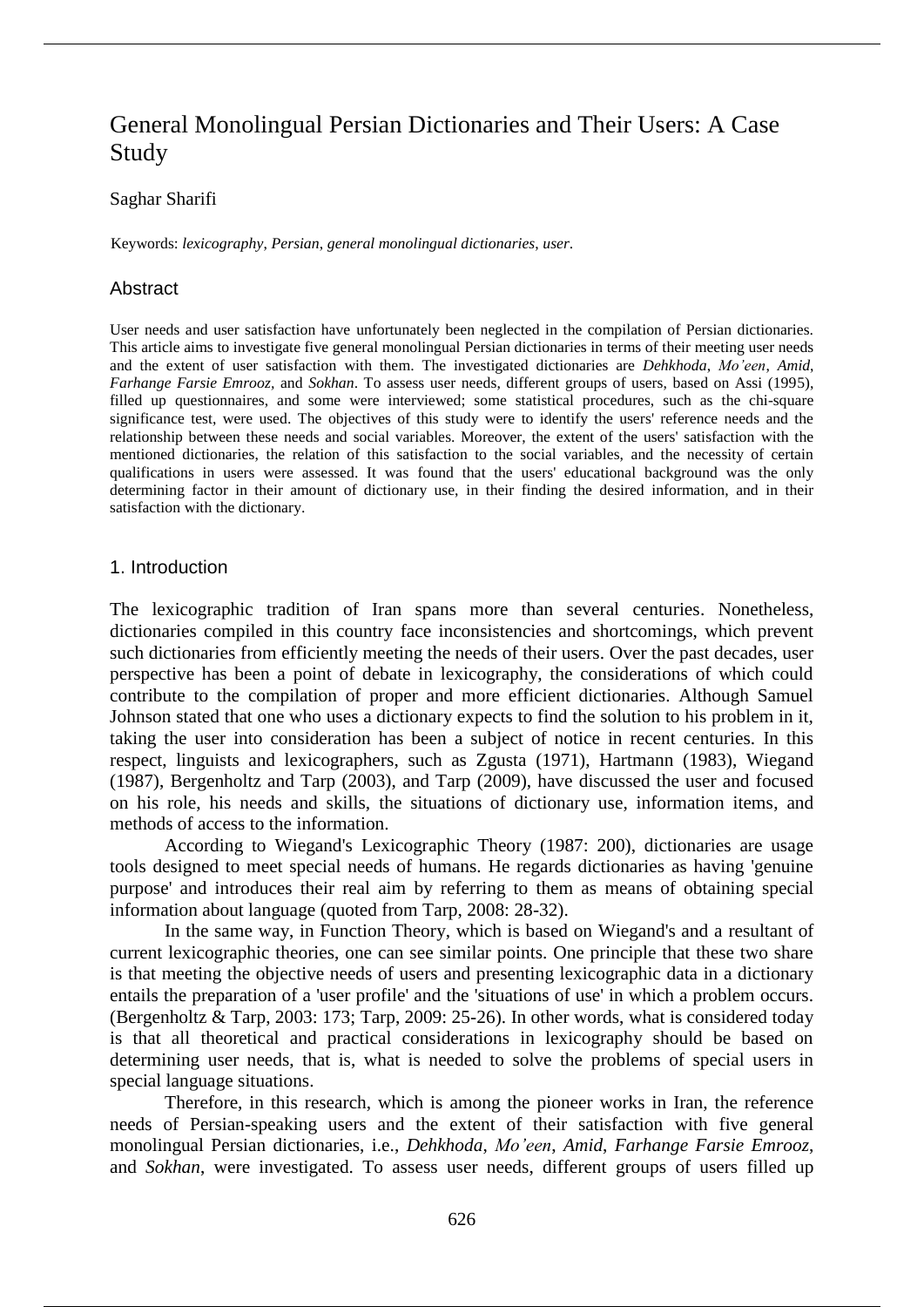questionnaires, and some were interviewed; several statistical procedures, such as the chisquare significance test, were used. The results of such a research could reveal the shortcomings of Persian dictionaries and could be applied in practical lexicography via the compilation of user-friendly dictionaries.

# 2. Background of research

Most international researches done on the user have focused on monolingual and bilingual dictionaries through the distribution of questionnaires to different groups of users, native speakers and language learners, adults and children, and mostly students. Among these researches one could name the works of Barnhart (1962), Quirk (1973), Tomaszczyk (1979), Baxter (1980), Béjoint (1981), Greenbaum et al. (1984), Laufer (1992), and Laufer and Melamed (1994). In these researches, the lexical items searched by users, the amount of dictionary use, the kind of dictionary used, the shortcomings of the dictionaries, and the type of activity for which the dictionary was used were investigated.

In Iran, a few works have been done, one of which is Assi (1995). In his work, Assi proposes the determination of lexicographic priorities, the type of dictionaries needed, and a plan for the desired format, content, and methods used in compiling dictionaries. Referring to the present status of dictionaries and lexicography, he reminds us of dictionary typologies from linguists and lexicographers' prospects, such as Scherba, Malkiel, Zgusta, Alkassimi, and Hartmann, and lists the negative and positive points of each. Finally he presents his own classification, which has been derived from positive points mentioned in the previous ones. He depicts user needs, the most important factor in determining the dictionary type, and different groups of users, the main factor for determining the specifications of a dictionary, on a diagram. The specifications form the three stages of compiling a dictionary, namely, policymaking and planning, design, and production. The junction of the two vertical and horizontal axes determines the type and specifications of a dictionary, as in Table 1.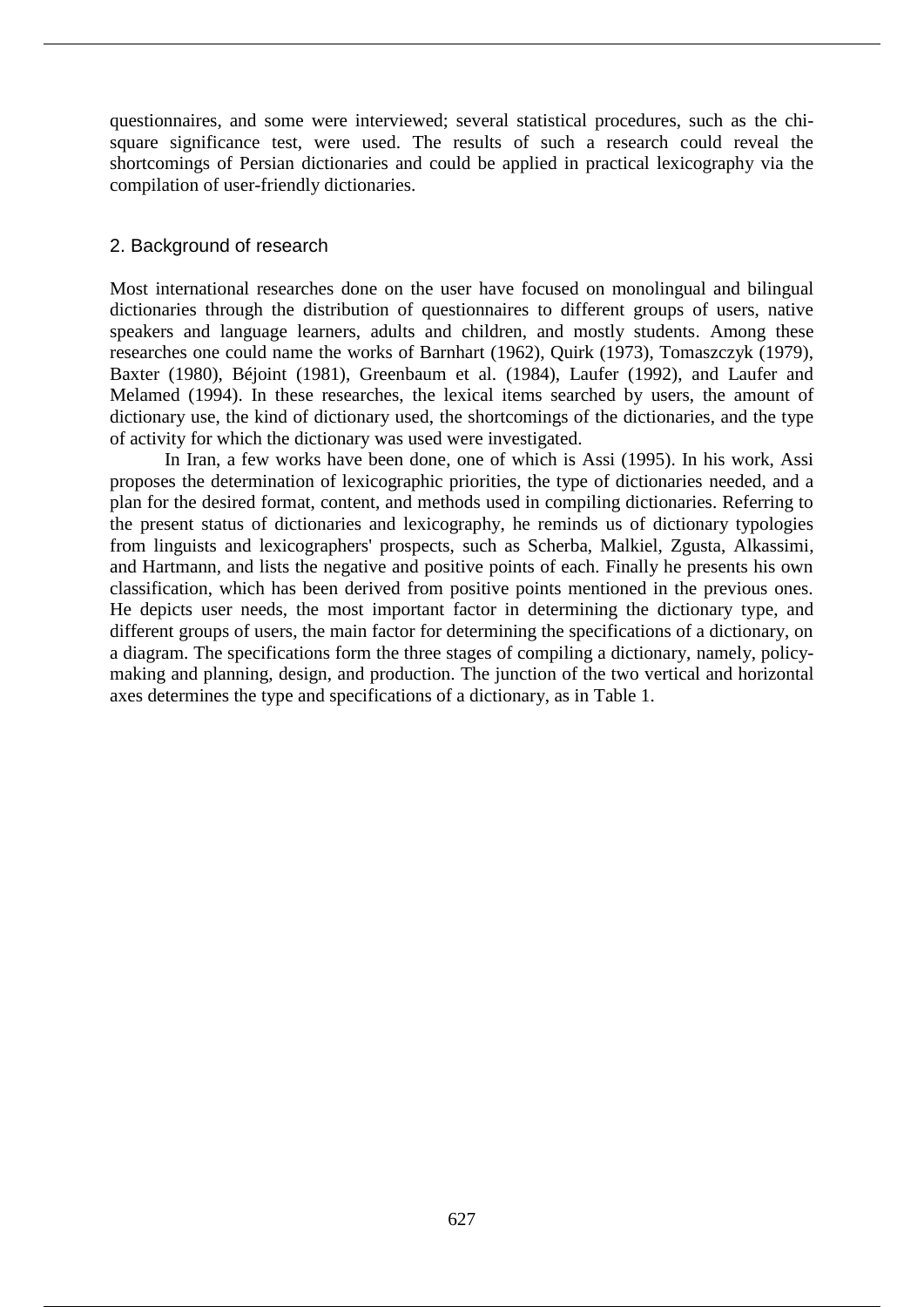

**Table 1.** The decisive factors and features in dictionary-making.

 Another work on Persian lexicography is that of Vosughi (2004), which takes user needs into account. The work, focusing on dictionary types and the extent of information in them without taking into account the needs of a special group of users, gives general principles for the making of dictionaries.

In the theoretical part, Vosughi tries to collect criteria and methods of lexicography both in English and Persian dictionaries. He also searches the semantics, word formation, and mental vocabulary of language speakers. In the practical part, the reference needs of different groups of users who are involved with language in some way, such as students, literary men, and teachers, to name a few, are investigated (Vosughi, 2004: 134). He concludes that Persian users search 'meaning', 'pronunciation', and 'explanations' the most, and 'encyclopedic information' the least. He concludes further that many Persian users have no clear idea of the content of dictionaries, and thus of their real needs (Vosughi, 2004: 136). In the end, he offers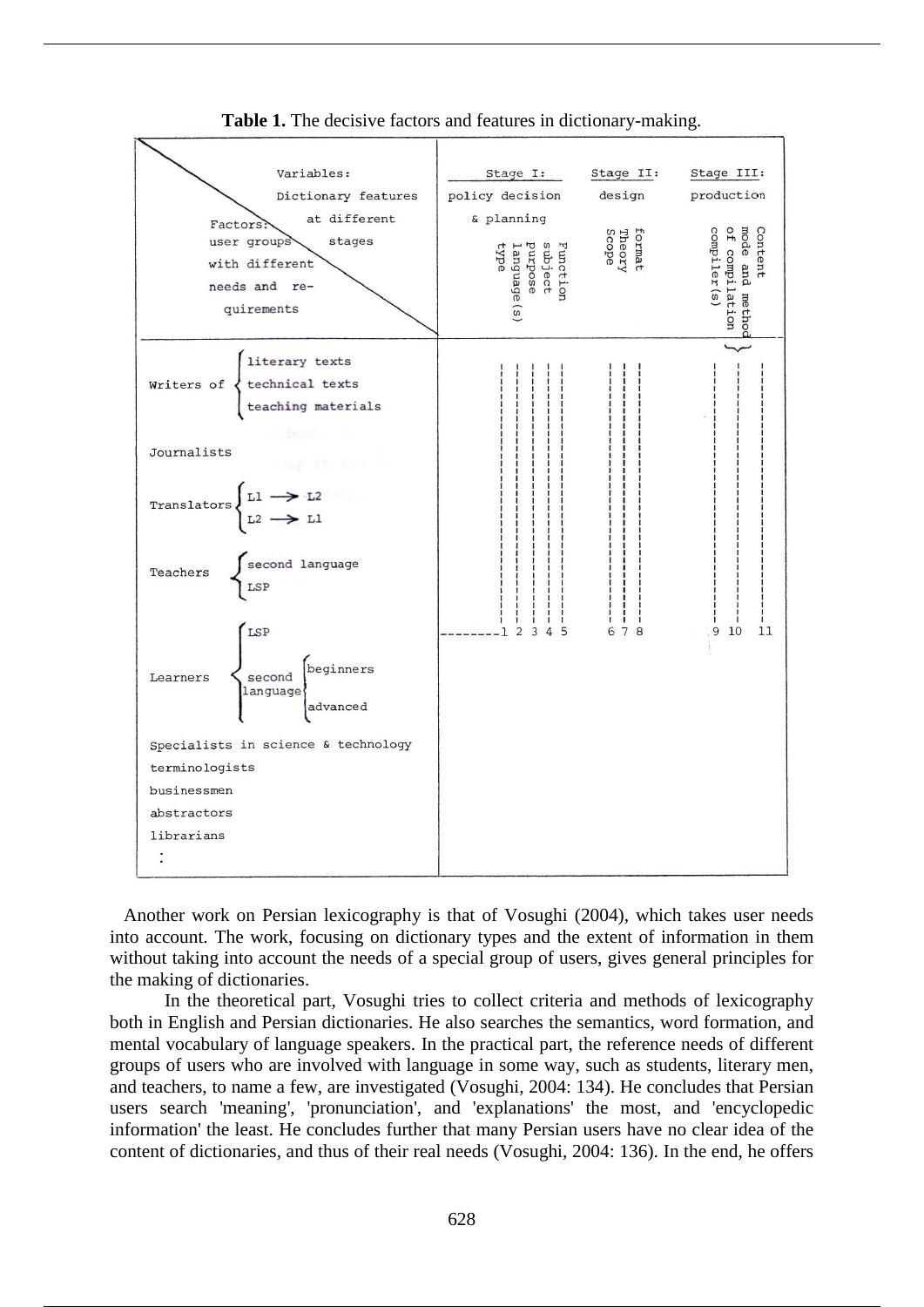a list of 'information fields' in a comprehensive dictionary and proposes his model for dictionary making.

In Persian, another research work, which deals directly with the user's role, is that of Moohebat (2008). She regards the dictionary as a tool for solving the user's linguistic problems and believes that taking users into consideration and meeting their needs would be the important factors in determining dictionary type. In her research, she tries to identify users, all of them being university students majoring in translation, engineering, or medicine; she classifies their reference needs and realizes this attempt as a proper solution for rectifying the disorganized situation of lexicography in Iran. Her work is based on Assi's recommendation (1995), and her main concentration is on the first stage in lexicography, that is, planning or policy making.

Moohebat's work shows that the reference needs of users are mainly receptive. Most users lack sufficient awareness of the nature of the dictionary that they use – bilingual versus monolingual, general versus technical, learner dictionary versus a dictionary for native speakers. Most of these users do not refer to 'outside matter', use dictionaries mainly for 'translation', and search 'meaning', 'spelling', and 'pronunciation'. Most of them have not been trained on how to use a dictionary, and dictionary 'price' is the most important to them when choosing one to buy. Finally, the author emphasizes the role of user training and proposes a suitable dictionary structure for each group of users.

#### 3. Research procedures

#### 3.1. *Objectives.*

The objectives of this study were to identify the users' reference needs and the relationship between these needs and social variables (the users' age, education level, and major, that is, human sciences versus other majors such as engineering, medicine, etc.). Moreover, the extent of the users' satisfaction with the mentioned dictionaries, the relationship between social variables and this satisfaction, and certain qualifications in the users were assessed.

## 3.2. *Methods and tools.*

To collect data, questionnaires were distributed among the 127 users. In the first part of the questionnaire the users were asked about their personal information (age, educational background, specialty or study major, and occupation). Later, to identify the reference needs of the users and to evaluate the monolingual dictionaries, they were asked about the dictionaries they used most often, the frequency of referring to a dictionary, their knowledge on how to use dictionaries, their reference to different chapters, shortcomings of the dictionaries from their points of view, and their priorities when buying a dictionary.

Ten respondents and six Iranian lexicographers were also interviewed, with the results provided after statistical analysis.

This research used distribution frequency and percentage in the descriptive statistics and chi-square test in the inferential statistics. The sampling community covers several Persian-speaking people in Iran and non-Persian-speaking people now learning the language in Iran. The social variables, as mentioned earlier, were the users' age, education level and major, and occupation. In other words, the aim was to measure the relationship between these variables and the users' needs, satisfaction, and skills.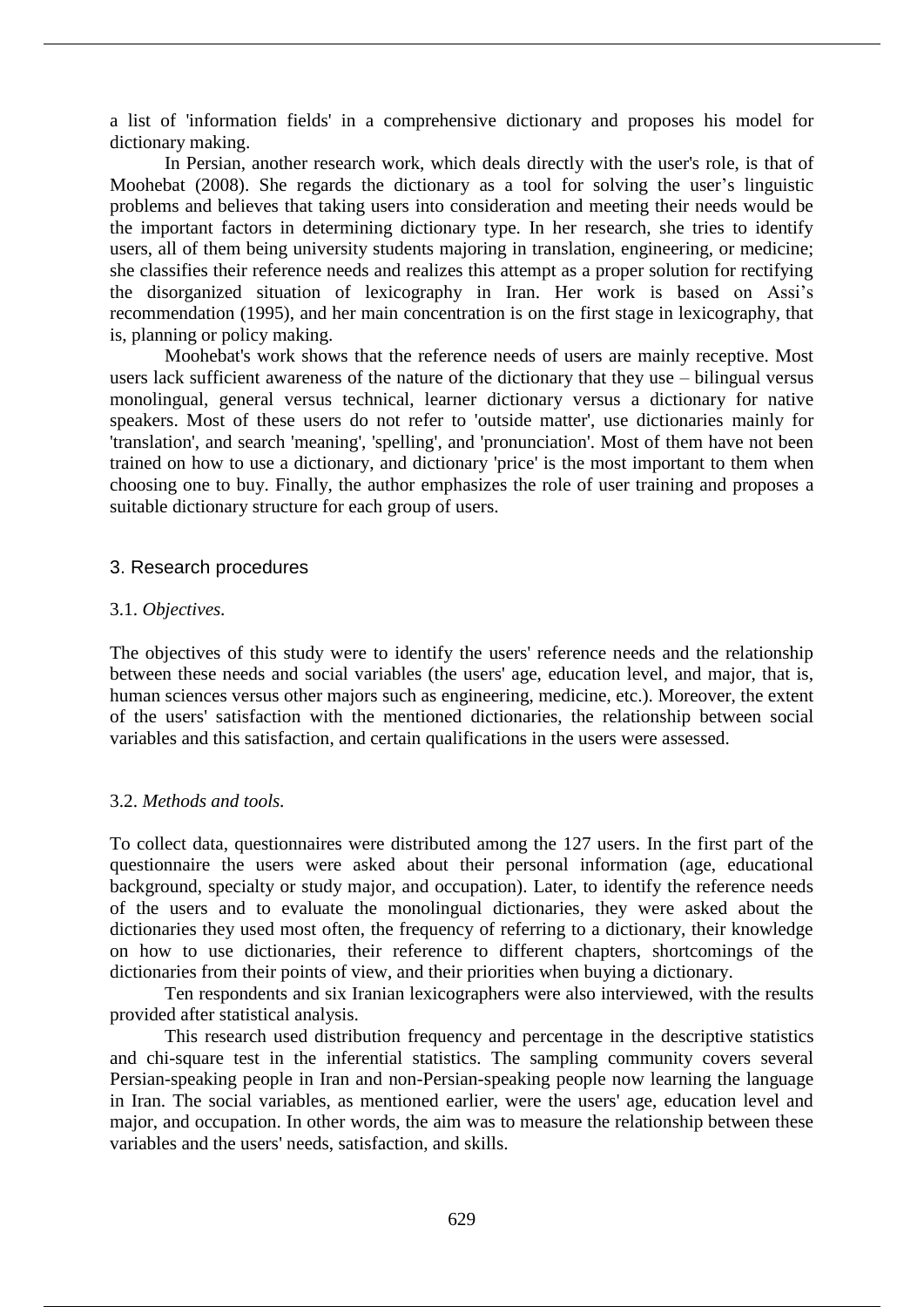The dictionaries investigated were general monolingual Persian dictionaries, brief descriptions of which follow.

# 1. *Loghatnāmeh Dehkhoda (Dehkhoda's Dictionary)*

*Dehkhoda* was the first and is the most comprehensive Persian encyclopedic dictionary. The new edition is introduced in 14 volumes and includes 21149 revised pages. It contains important Persian and Arabic words, the names of people and localities, and numerous prose and poetry senses and examples.

## 2. *Frahang-e Farsi-e Amid* (*Amid Persian Dictionary*)

*Amid* is a two-volume dictionary in 2003 pages, containing short definitions and few examples.

# 3. *Frahang-e Farsi-e Mo'een* (*Mo'een Persian Dictionary*)

*Mo'een* is a six-volume dictionary: four volumes contain words and the other two contain proper nouns. It includes many Farsi words and expressions, as well as Arabic, Turkish, Mongolian, Indian, and European words and expressions frequently used in Persian, together with some words appearing in Persian prose and poetry, some slang words, and words certified by the Persian Language Academy.

# 4. *Frahang-e Farsi-e Emrooz* (*Modern Persian Dictionary*)

According to what the author claims in the introduction, this one-volume dictionary in 829 pages is a general dictionary rather than a technical one. The user, too, is a person with a high school degree who might encounter a word in the media, books, or the press, and for which he is anxious to obtain some kind of information.

## 5. *Frahang-e Bozorg-e Sokhan* (*Sokhan Comprehensive Dictionary*)

*Sokhan* is an eight-volume general monolingual Persian dictionary in 8592 pages. The language scope of this dictionary is both Standard Persian, spoken in Tehran and used by the media, and Old Persian, the Persian language in the Post-Islamic Era.

# 4. Results

# 4.1. *Results Gained from the Questionnaire*

The results gained from the responses to the questionnaire are summarized below.

4.1.1. *Reference needs of the users.* To determine the users' reference needs, questions were asked regarding the dictionary they use most frequently, the amount of dictionary use, the information items searched most often, the dictionary parts referred to, and the situation(s) of use. The results are as follows:

• In all the mentioned groups, except among Persian learners, the older dictionaries, that is, *Dehkhoda*, *Amid*, and *Mo'een*, have the highest percentage in the users' first priority. In other words. Persian users tend to use older dictionaries more frequently. Of the two newest dictionaries, *Sokhan* is used mostly by younger users, those who major in the human science, Persian learners, and M.A./M.Sc or PhD holders. *Farsi-e Emrooz* is the least known and the least used in all groups. The results can be seen in Fig. 1.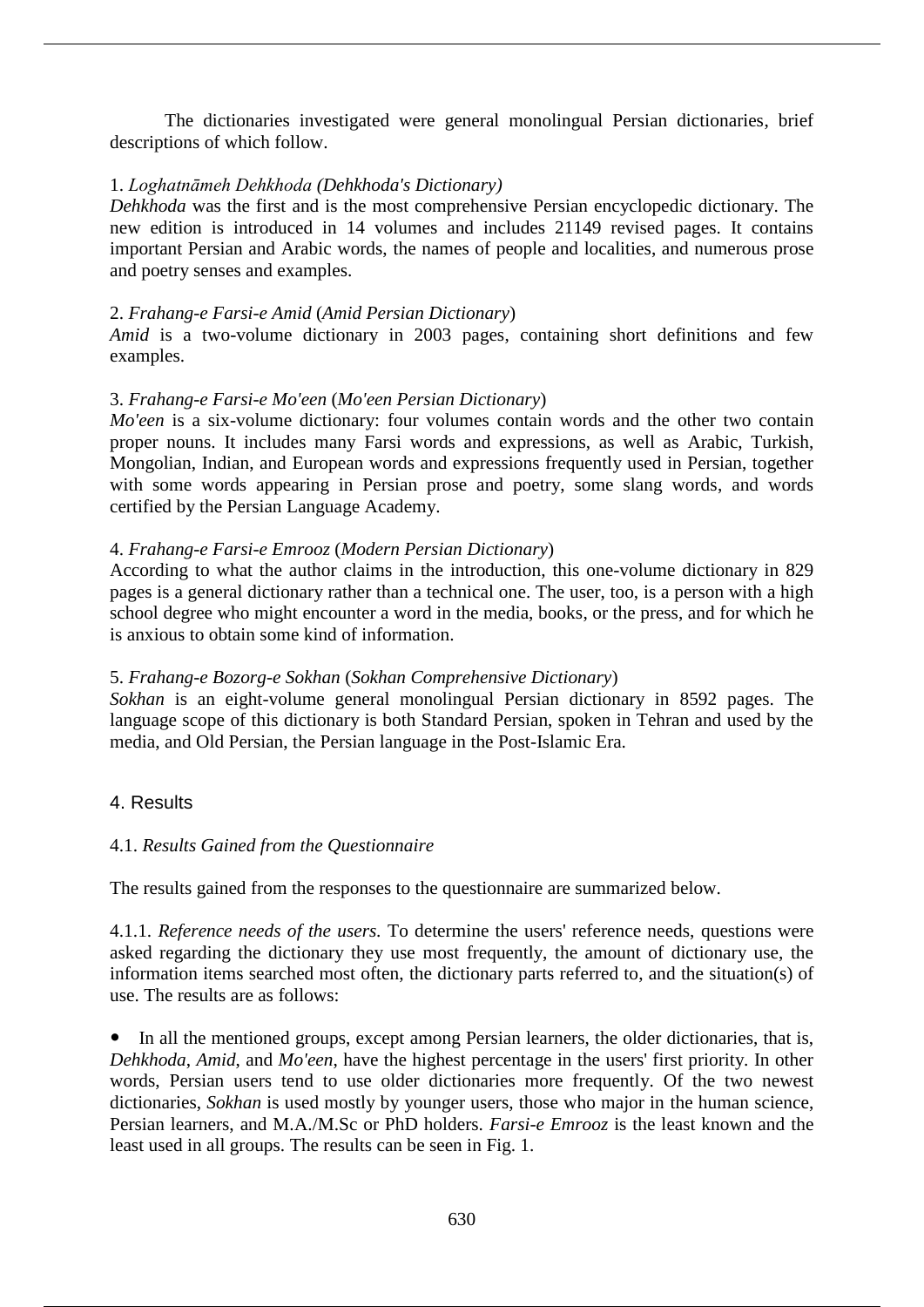

Figure 1. Users' first priority in the dictionary they use according to their occupation.<sup>1</sup>

• In all user groups, except those under 20 years of age and non-Persian speakers, at least half of the users refer to a dictionary at a 'medium' amount, as seen in Table 2. According to the results of chi-square analysis, an education major is the only determining factor in the extent of dictionary use.

| $\ldots$<br>$\frac{1}{2}$ |         |                 |         |                           |         |                           |         |
|---------------------------|---------|-----------------|---------|---------------------------|---------|---------------------------|---------|
| Occupation                | Percent | age             | Percent | Educational<br>background | Percent | Degree                    | Percent |
| <b>Students</b>           | 57.1    | Over<br>50      | 71.4    | Human<br>Science          | 65.4    | PhD                       | 60.8    |
| Teachers                  | 66.6    | $41 -$<br>50    | 79.2    | Other                     | 45.4    | MA/MSc                    | 61.8    |
| Writers                   | 83.3    | $31-$<br>40     | 47.6    |                           |         | BA/BSc                    | 54.3    |
| Researchers               | 58.3    | $21 -$<br>30    | 55.6    |                           |         | Post<br>High<br>School    | 80      |
| Persian<br>learners       | 42.8    | $20 \&$<br>less | 20      |                           |         | High<br>school<br>diploma | 50      |
| Miscellaneous             | 58.3    |                 |         |                           |         |                           |         |

**Table 2.** Amount of dictionary use ('medium' and more) in users.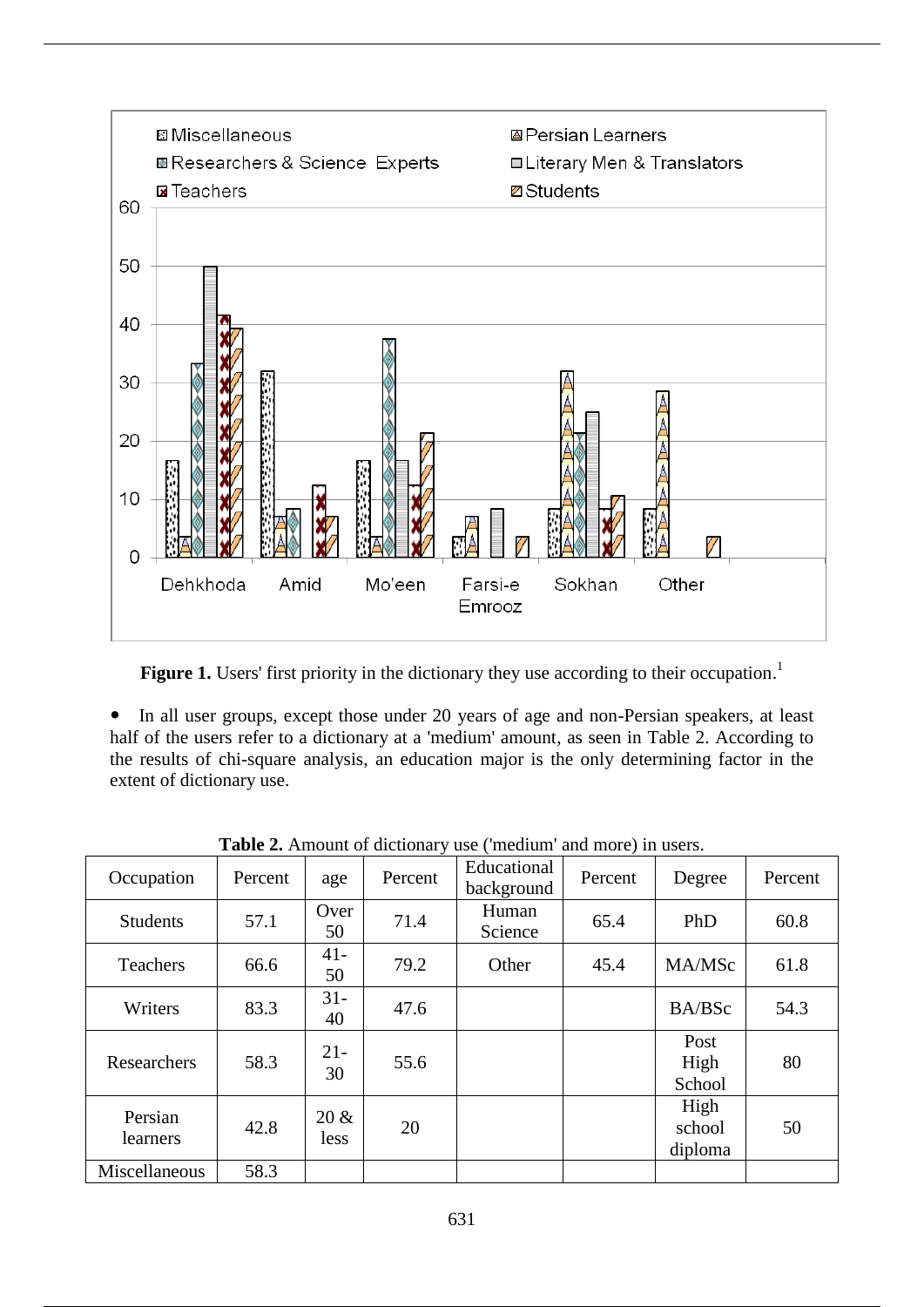• In all the mentioned groups, most of the users refer to dictionaries mainly for receptive purposes, that is, when 'reading' texts. Productive activities such as 'translation and editing' and 'writing' rank next. These results can be seen in Fig. 2.



**Figure 2.** Users' first priority in Situation of use according to their age.

• In all the mentioned groups, users look for the 'meaning of the word' rather than other information items, with 'pronunciation' and 'spelling' ranking next (Fig. 3).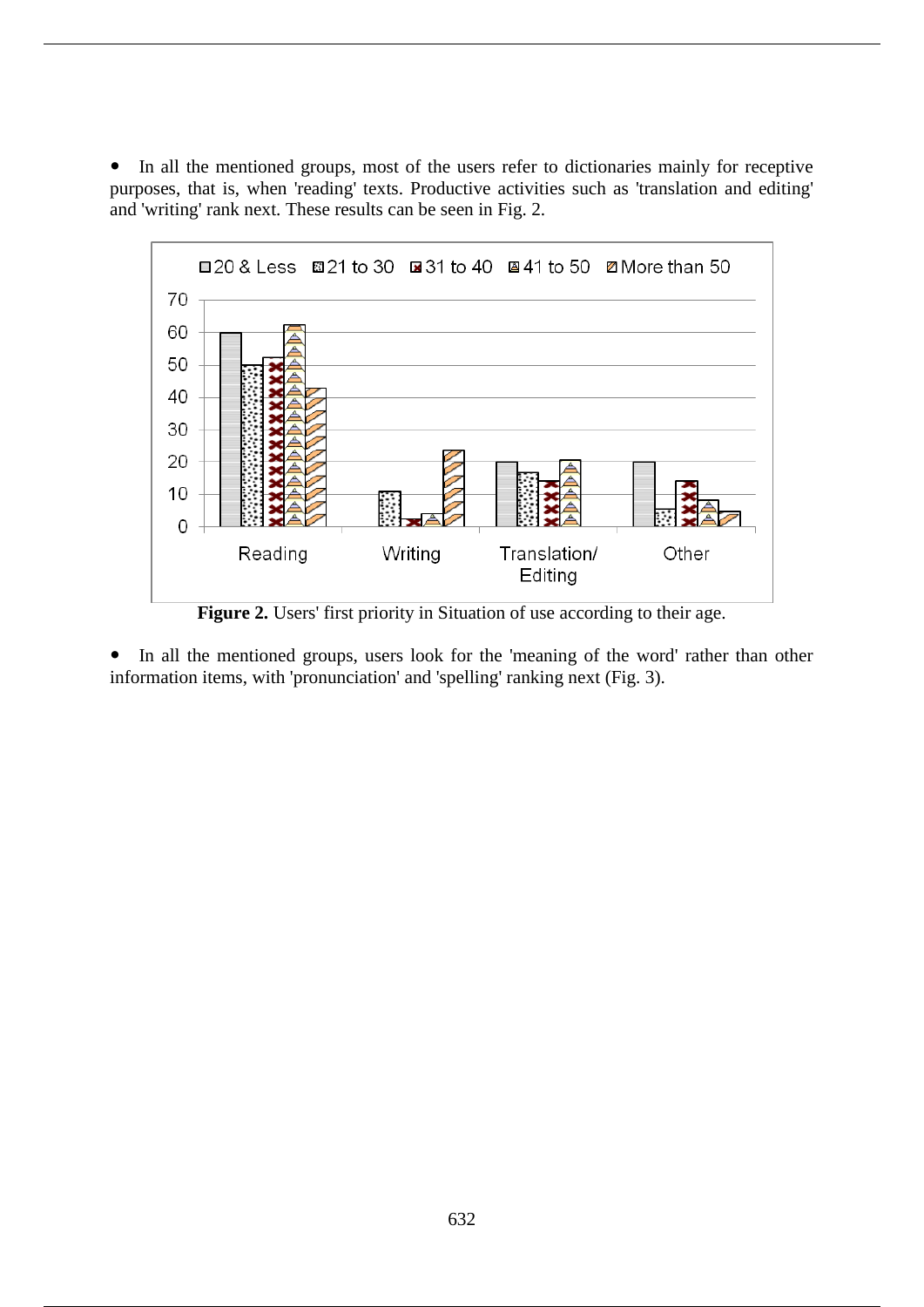

**Figure 3.** Users' first priority in information items searched according to their educational background.

A minority of the users refer to 'outside matter' in the dictionaries. The results from chisquare analysis revealed that none of the variables are determining factors when referring to 'outside matter'. These results can be seen in Table 3.

| Occupation          | Percent | Age             | Percent | Educational<br>Background | Percent | Degree                    | Percent |
|---------------------|---------|-----------------|---------|---------------------------|---------|---------------------------|---------|
| <b>Students</b>     | 3.6     | Over<br>50      | 14.3    | Human<br>Science          | 8.3     | PhD                       | 3.6     |
| <b>Teachers</b>     | 4.2     | $41 - 50$       | 8.3     | Other                     | 11.4    | MA/MSc                    | 17.6    |
| writers             | 16.7    | $31 - 40$       | 9.5     |                           |         | BA/BSc                    | 5.1     |
| Researchers         | 20.8    | $21 - 30$       | 8.3     |                           |         | Post High<br>School       | 40      |
| Persian<br>learners | 10.7    | $20 \&$<br>less |         |                           |         | High<br>school<br>diploma |         |
| Miscellaneous       | 33.3    |                 |         |                           |         |                           |         |

**Table 3.** Users' reference to 'outside matter'.

For most users, 'the author's reputation' is the most encouraging factor when buying a dictionary, with 'accuracy of the information' and 'number of entries' standing next in rank (Fig. 4).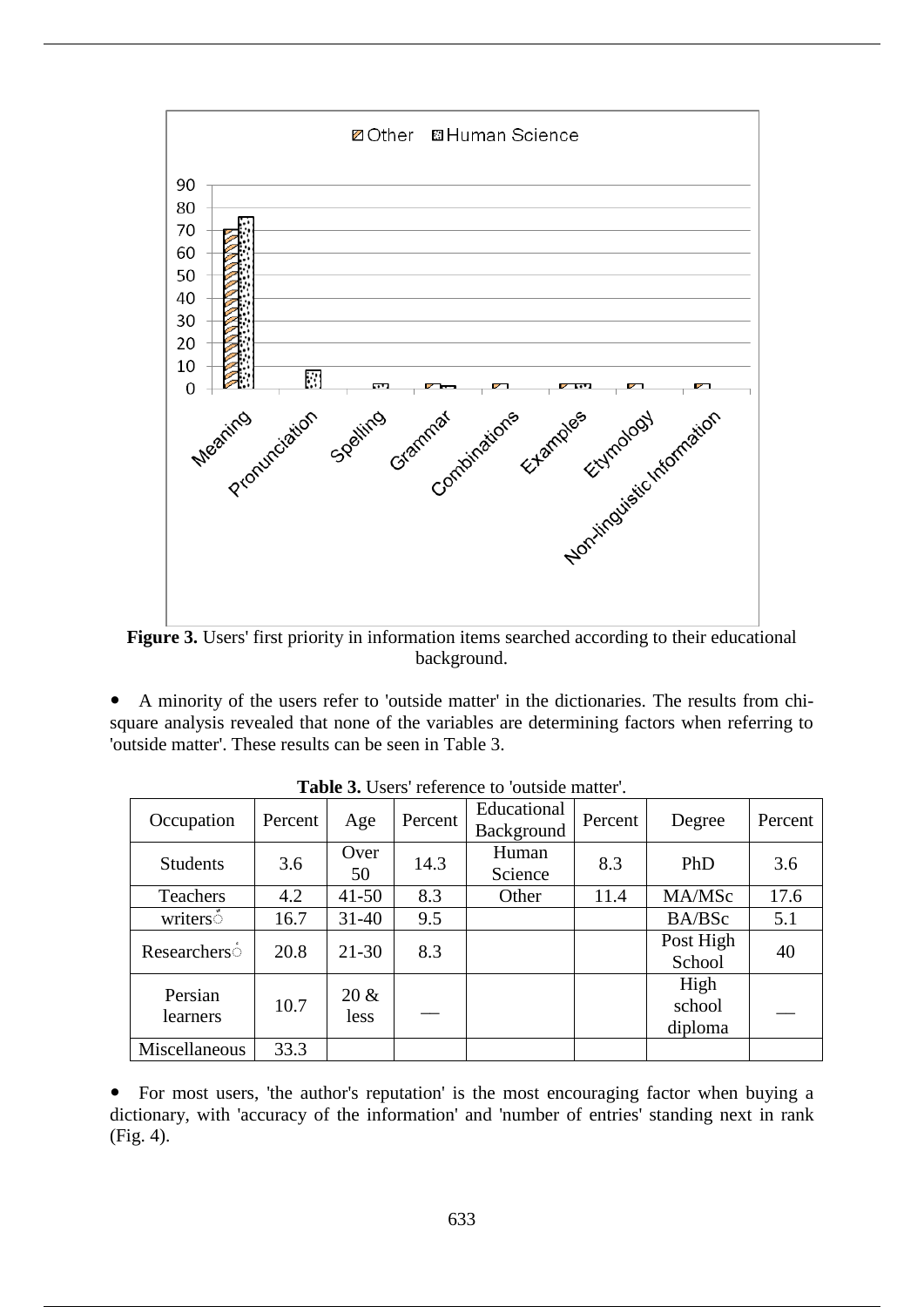

**Figure 4.** Users' first priority in important features when buying a dictionary according to their degree.

4.1.2. *Users' satisfaction.* To measure user satisfaction with the investigated dictionaries, the respondents were asked if they find the intended information, which items are found more easily, and, in general, if their needs are met. If not, in what respects. The results are as follows:

User satisfaction with the dictionaries is at a considerable level, with half of the users in all groups getting access to their proposed information in the dictionaries 'most of the time' or 'always'. Results from chi-square analysis showed 'age' and 'occupation' to be the determining factors to access to the proposed information. Table 4 shows these results.

| Occupation          | Percent | Age             | Percent | Educational<br>Background | Percent | Degree                 | Percent |
|---------------------|---------|-----------------|---------|---------------------------|---------|------------------------|---------|
| <b>Students</b>     | 67.8    | Over<br>50      | 90.5    | Human<br>Science          | 90.5    | PhD                    | 71.4    |
| Teachers            | 66.7    | $41 - 50$       | 62.5    | Other                     | 62.5    | MA/MSc                 | 70.5    |
| Writers             | 75      | $31 - 40$       | 66.7    |                           |         | BA/BSc                 | 62.7    |
| Researchers         | 83.3    | $21 - 30$       | 61.1    |                           |         | Post High<br>School    | 80      |
| Persian<br>learners | 46.4    | $20 \&$<br>less | 40      |                           |         | High school<br>diploma | 50      |
| Miscellaneous       | 75      |                 |         |                           |         |                        |         |

**Table 4.** Frequency ('most of the time' or 'always') of finding the desired information.

• In this research, all the users refer to three types of information that are more easily accessible as the first option. These are 'meaning', 'pronunciation', and 'spelling'. Among these, 'meaning' is more accessible than the other two. Fig. 5 shows the results.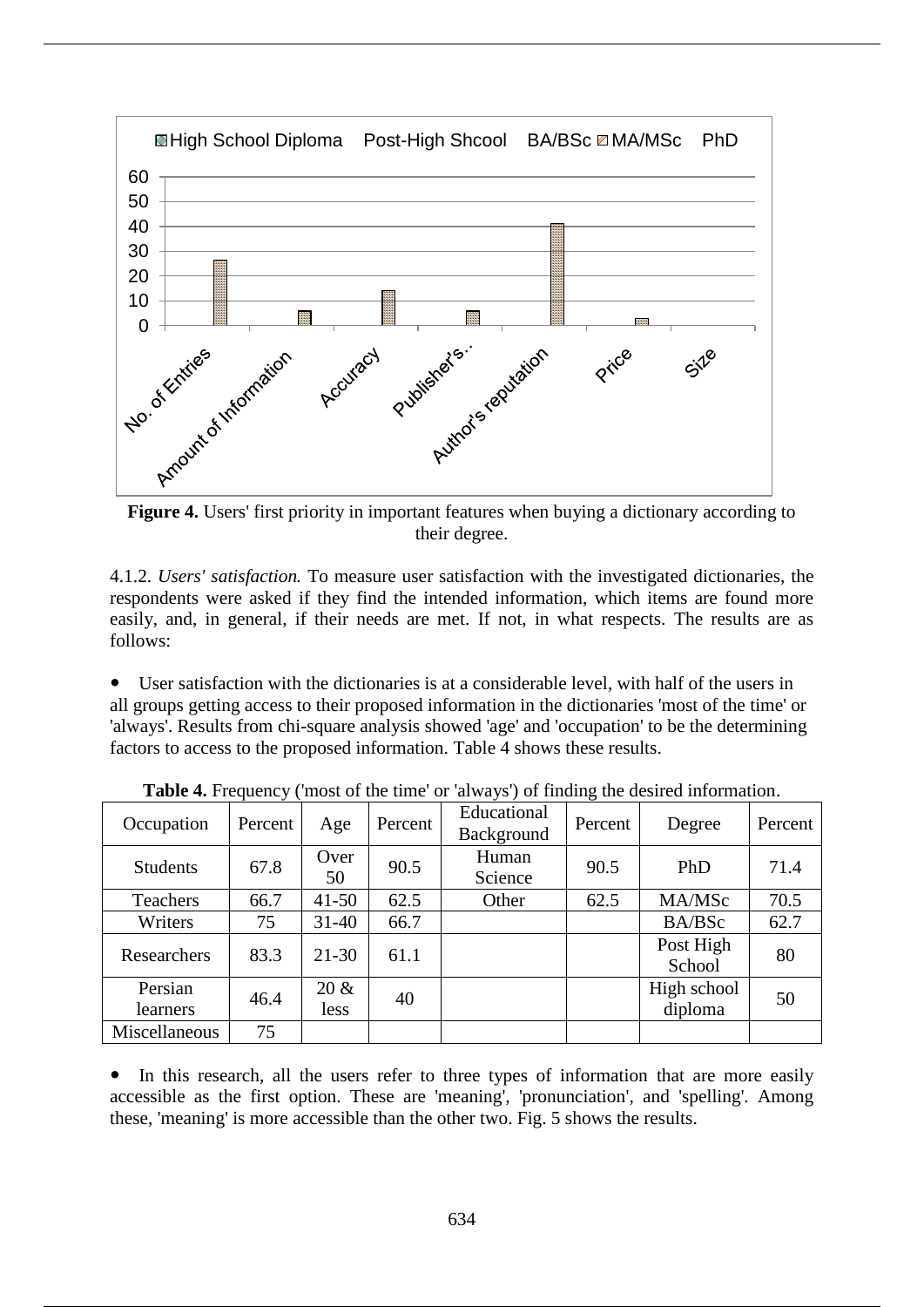

**Figure 5.** Users' first priority in finding information types easily according to their occupation.

In all the groups, 'not finding a word' was claimed to be the most frequent shortcoming of dictionaries (Fig. 6).



their educational background.

In general, in all the user groups, 'missing data' and 'offering out-of-date information' are, in turns, the most frequently claimed shortcomings of the Persian dictionaries (Fig. 7).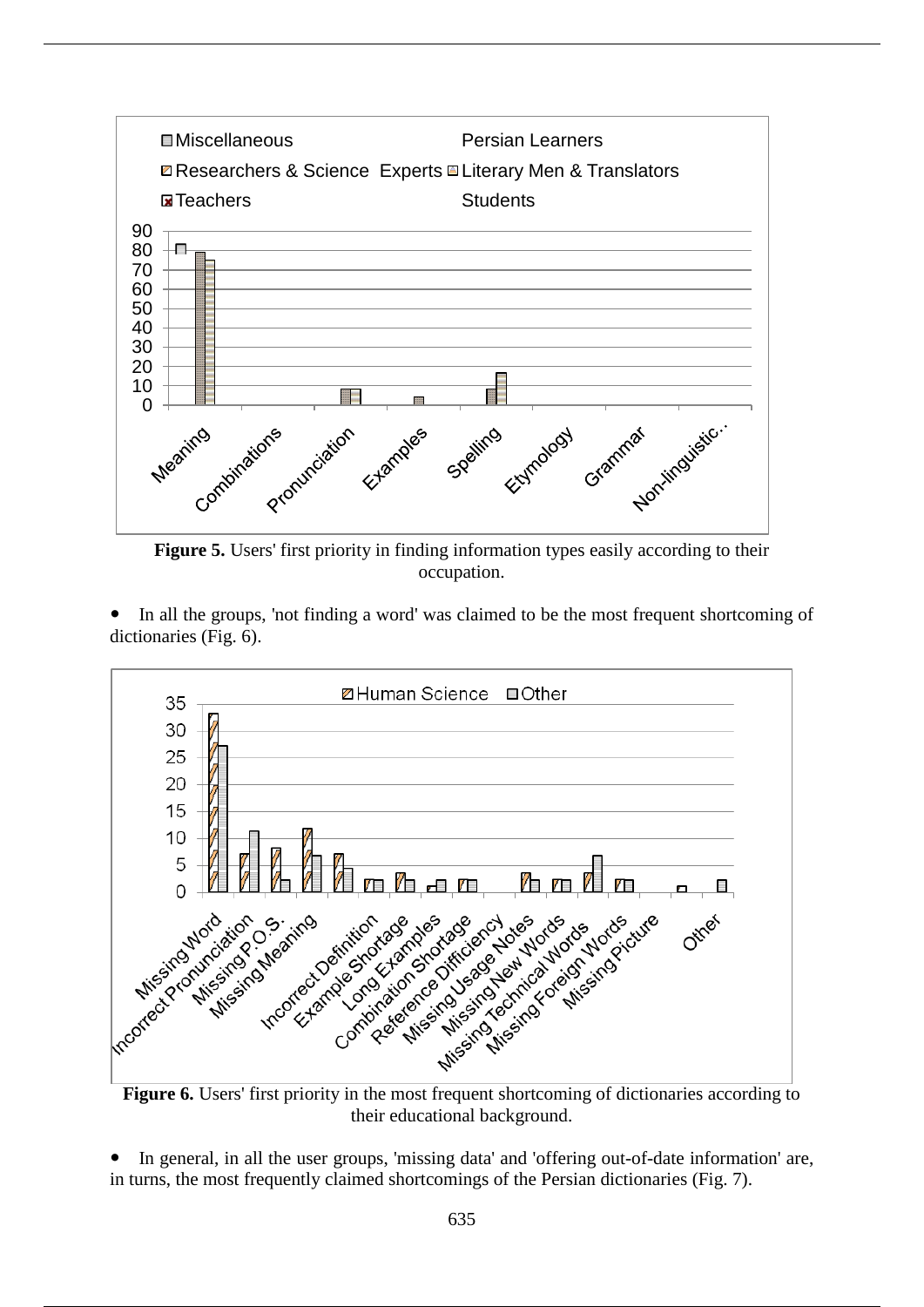

**Figure 7.** Users' first priority in shortcoming of dictionaries in general according to their age.

 About four-fifths of the users in all the mentioned groups are satisfied with the dictionaries. According to the results gained from chi-square analysis, the users' field of education and their degrees are the determining factors in this regard. Table 5 shows these results.

| Occupation          | Percent | Age             | Percent | Educational<br>Background | Percent | Degree                 | Percent |
|---------------------|---------|-----------------|---------|---------------------------|---------|------------------------|---------|
| <b>Students</b>     | 71.4    | Over<br>50      | 90.4    | Human<br>science          | 85.7    | PhD                    | 78.6    |
| Teachers            | 83.3    | $41 - 50$       | 91.7    | Other                     | 75      | MA/MSc                 | 85.3    |
| Writers             | 91.7    | $31 - 40$       | 80.9    |                           |         | BA/BSc                 | 81.3    |
| Researchers         | 95.9    | $21 - 30$       | 69.5    |                           |         | Post High<br>School    | 100     |
| Persian<br>learners | 75      | $20 \&$<br>less | 100     |                           |         | High school<br>diploma | 50      |
| Miscellaneous       | 83.3    |                 |         |                           |         |                        |         |

**Table 5.** Users' satisfaction with the dictionaries.

4.1.3. *Users' reference skills.* Since meeting users' needs requires their being able to use a dictionary efficiently, the users were asked about any kind of training in this regard.

Only a small number of users have been trained on how to use a dictionary. None of the variables indicate users' training qualification on how to use a dictionary. Table 6 presents these results.

**Table 6.** Users' training background.

|                 |         | $\overline{\phantom{0}}$ |         |                           |         |        |         |
|-----------------|---------|--------------------------|---------|---------------------------|---------|--------|---------|
| Occupation      | Percent | Age                      | Percent | Educational<br>Background | Percent | Degree | Percent |
| <b>Students</b> | 10.7    | Jver<br>50               | 9.5     | Human<br>Science          | 26.2    | PhD    | 21.4    |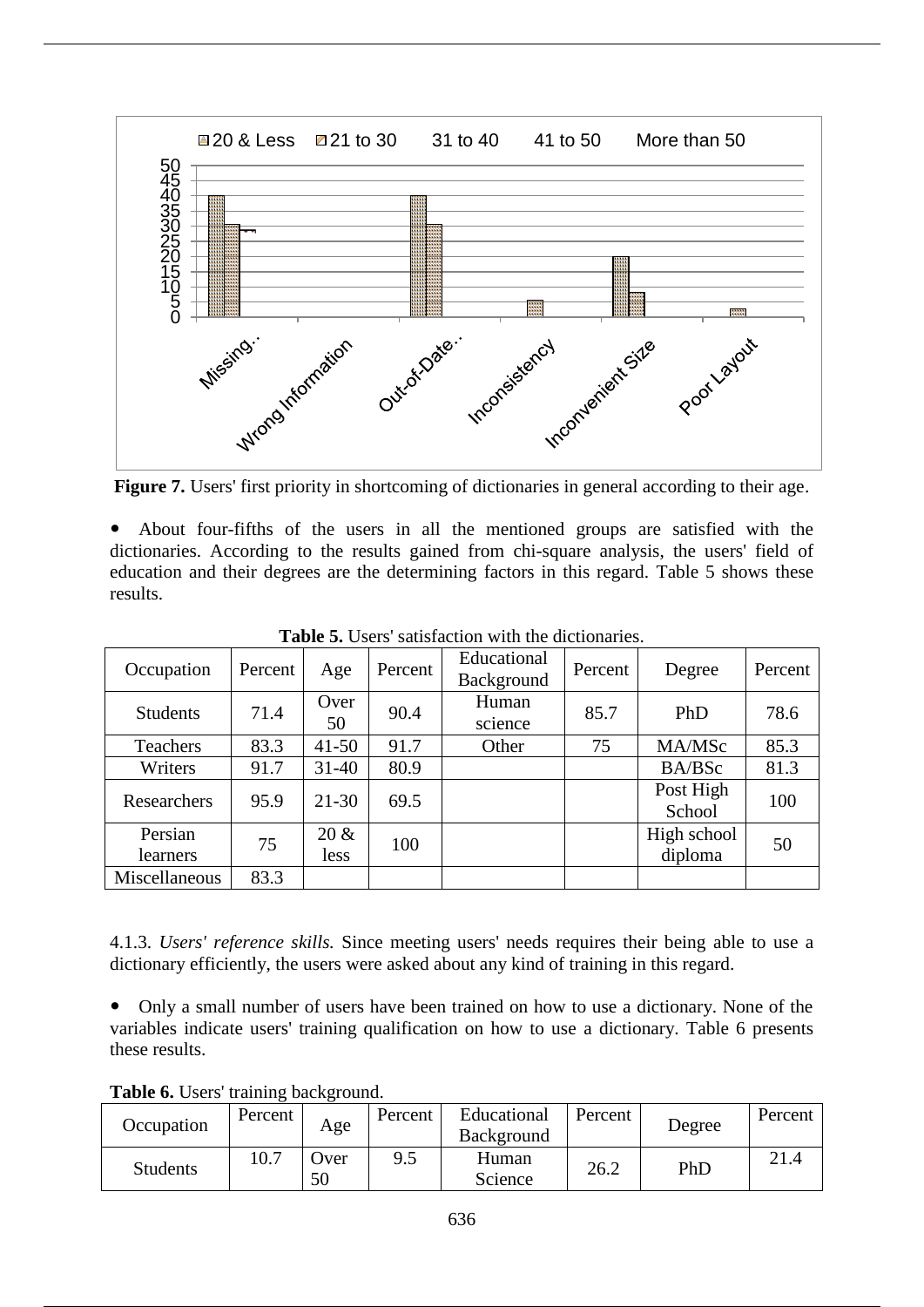| Teachers      | 16.7 | $41 - 50$ | 16.7 | Other | 6.8 | MA/MSc      | 17.6 |
|---------------|------|-----------|------|-------|-----|-------------|------|
| Writers       | 41.7 | $31 - 40$ | 21.4 |       |     | BA/BSc      | 20.3 |
| Researchers   | 20.8 | $21 - 30$ | 22.2 |       |     | Post High   | 20   |
|               |      |           |      |       |     | School      |      |
| Persian       | 25   | $20 \&$   | 40   |       |     | High school |      |
| learners      |      | less      |      |       |     | diploma     |      |
| Miscellaneous | 8.3  |           |      |       |     |             |      |

#### 4.2. *Results gained from interviews*

The data gathered from interviews were very similar to those from the questionnaire. The interviews with lexicographers revealed that members of this group use the dictionaries and are satisfied with them the same way as ordinary users are. Moreover, their knowledge about dictionaries was similar to that of ordinary users and followed some kind of habit or tradition. The most significant difference between lexicographers and ordinary users is the former's extent of referring to the 'outside matter' in dictionaries and seeking 'non-linguistic information'.

## 5. Conclusion

The responses in the questionnaire and the interviews reveal that most users tend to use older dictionaries. Most of them refer to a dictionary when 'reading a text' and engage in 'searching the meaning' most often. Furthermore, they regard 'the author's reputation' as the most important factor when buying a dictionary. Considering that most users have not been trained academically and systematically to use a dictionary, we come to the conclusion that most users do not have the required knowledge on how to select a dictionary properly enough to meet their needs. In most cases, they are traditionally influenced by the author's name and reputation, rather than by other determining factors, when buying a dictionary.

Moreover, the statistical analysis reveals that the study major of the user is an effective and determining factor in connection with the frequency of referring to a dictionary, finding the data in the relevant part, and the user's satisfaction with the dictionary. This indicates that people's knowledge and information on dictionaries and the way of using it greatly relate to their educational background. In the other words, education plays an important and effective role in their performance.

The other point is that users seem to be satisfied with the existing dictionaries. Since the mentioned dictionaries suffer from shortcomings in both their content and structure, sticking to the use of certain dictionaries might result from the users' lack of proper training. Furthermore, the users' satisfaction with the existing dictionaries is probably due to the fact that creditable and standard dictionaries are not easily accessible. Therefore, based on the findings of this study, it could be concluded that compiling a new general monolingual dictionary is not an immediate necessity in the Persian-speaking society. Thus, focusing on special dictionaries such as a children's dictionary, a student's dictionary, etc., must be considered of priority. On the other hand, according to the extracted data, revising the existing dictionaries and enriching their user-friendly aspects should be taken into consideration at the next step.

Finally, a comparison of this work, which was done on a more varied groups of respondents, with the works of Barnhart (1962), Quirk (1973), Béjoint (1981), Greenbaum et al. (1984) and Laufer (1992) reveals that the reference needs of the Persian users are similar to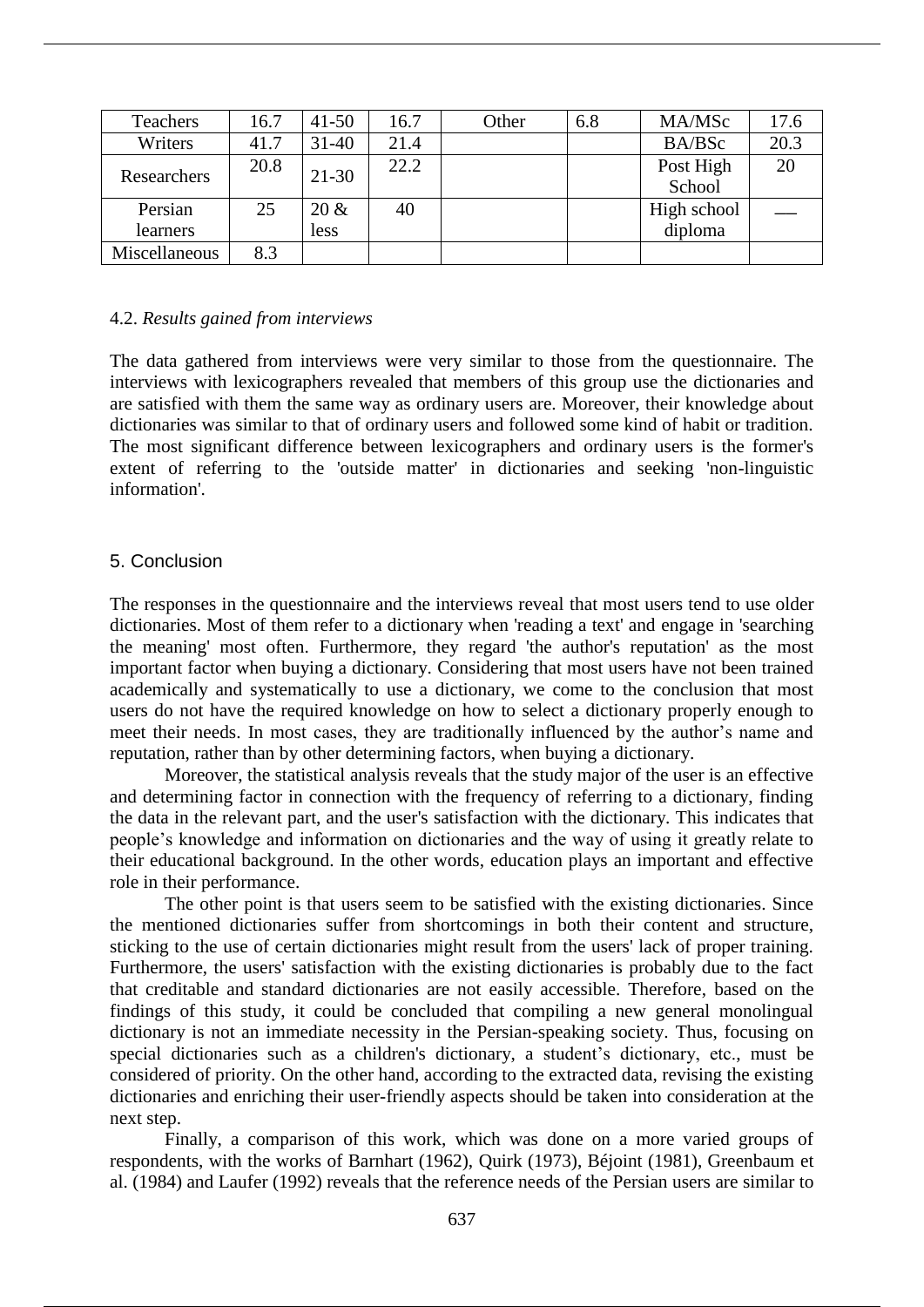those stated in these works. In terms of information, both groups mainly sought 'meaning', 'pronunciation', and 'spelling' in dictionaries. Further, like the respondents in Quirk (1973), most Persian-speaking users do not normally refer to 'outside matter' in dictionaries. Where user satisfaction is concerned, 'difficulty' or 'incomprehensibility of the definitions' were mentioned by the users, while Persian-speaking users claimed 'missing data' and 'offering outof-date information' to be the main shortcomings in Persian dictionaries.

#### **Note**

<sup>1</sup> The classification of the users' occupations is based on Assi (1995).

# References

#### **A. Dictionaries**

- **Anvari, H. 2003.** *Frahang-e Bozorg-e Sokhan (Sokhan Comprehensive Dictionary*). Tehran: Sokhan.
- **Dehkhoda, A. 1994.** *Loghatnāmeh (Wordbook)*. 14 vols. (1st edition of New Series) Tehran: Publication and Printing Institute of University of Tehran.
- **Sadri Afshar, G. et al**. 2003. *Frahang-e Fārsi-e Emrooz (Modern Persian Dictionary)*. (4th edition.) Tehran: Kalameh.
- **Amid, H. 1979.** *Frahang-e Fārsi-e Amid (Amid Persian Dictionary).* Tehran: Amir Kabir Publications Co.
- **Mo'een, M. 1997.** *Frahang-e Fārsi-e Mo'een (Mo'een Persian Dictionary)*. 5 vols. Tehran: Amir Kabir Publications Co.

## **B. Other literature**

- **Assi, S. M. 1995.** 'A Plan for Computer-Aided Preparation of Technical Dictionaries.' (Tarhi baraye Tahiyeye Farhanghaye Takhassosi ba Komake Kampiyoter). In A. Mir Emadi (ed.), *The 2nd. Theoretical and Applied Linguistics Conference.* Tehran: Allāmeh Tabātabā'i University Publications, 270–279.
- **Barnhart, C. L. 1962.** 'Problems in editing commercial monolingual Dictionaries.' In F. W. Householder and S. Saporta (eds.), *Problems in Lexicography: Report of the Conference on Lexicography Held at Indiana University November 11-12, 1960*. Bloomington: Indiana University, 161–181.
- **Baxter, J. 1980.** 'The dictionary and vocabulary behavior: a single word or a Handful.' *TESOL Quarterly* 14.3: 325–336.
- **Béjoint, H. 1981.** 'The foreign student's use of monolingual English dictionaries: a study of language needs and reference skills.' *Applied Linguistics* 2.3: 207–222.
- **Bergenholtz, H. and Tarp, S. 2003.** 'Two opposing theories: On H. E. Wiegand's recent discovery of lexicographic functions.' *Hermes, Journal of Linguistics* 31: 171–196.
- **Greenbaum S. et al. 1984.** 'The image of the dictionary for American college students.' *Dictionaries* 6: 31–52.
- **Hartmann, R. R. K. 1983.** 'On Theory and Practice: Theory and Practice in Dictionary-Making.' In R. R. K. Hartmann (ed.), *Lexicography: Principles and Practice*. London, New York: Academic Press.
- **Laufer, B. 1992.** 'Corpus-based versus lexicographer examples in comprehension and production of new words.' In H. Tommola et al. (eds.), *EURALEX '92 Proceedings I-II: Papers Submitted to the 5th EURALEX International Congress in Lexicography in Tampere, Finland*, 71–76.